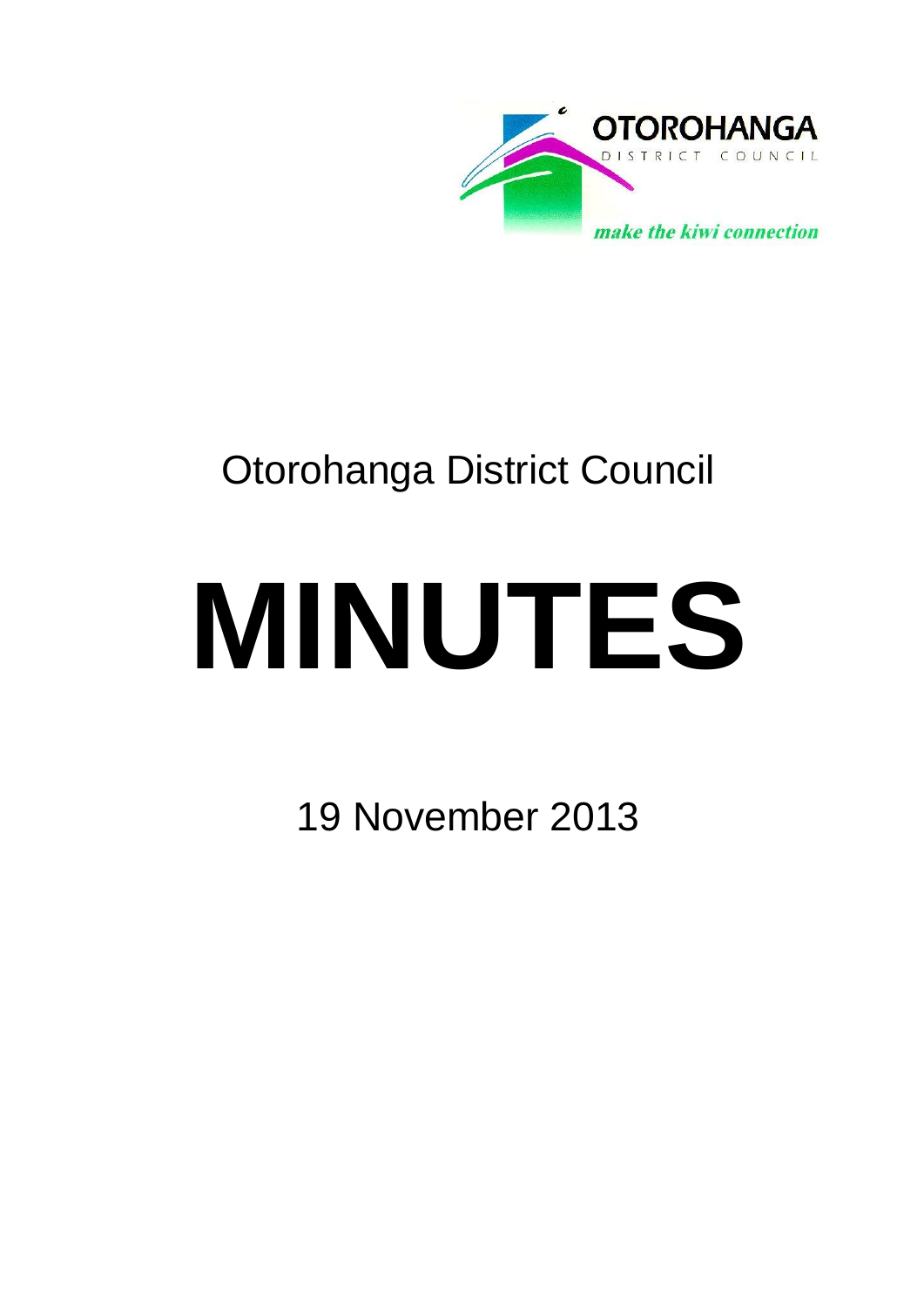#### **OTOROHANGA DISTRICT COUNCIL**

19 November 2013

Minutes of an ordinary meeting of the Otorohanga District Council held in the Council Chambers, Maniapoto St, Otorohanga on Tuesday 19 November 2013 commencing at 9.03am.

### **MINUTES**

Minutes are unconfirmed and subject to amendment at the next meeting of Council.

#### **ORDER OF BUSINESS:**

| <b>ITEM</b>                                       | <b>PRECIS</b>                                                                           | <b>PAGE</b>    |
|---------------------------------------------------|-----------------------------------------------------------------------------------------|----------------|
| <b>PRESENT</b>                                    |                                                                                         | 1              |
| IN ATTENDANCE                                     |                                                                                         |                |
| <b>APOLOGIES</b>                                  |                                                                                         |                |
| <b>OPENING PRAYER</b>                             |                                                                                         |                |
| <b>ITEMS TO BE CONSIDERED IN GENERAL BUSINESS</b> |                                                                                         |                |
| CONFIRMATION OF MINUTES - 29 OCTOBER 2013         |                                                                                         |                |
| <b>REPORTS</b>                                    |                                                                                         | 1              |
| Item 14                                           | OTOROHANGA COMMUNITY BOARD MINUTES 31 OCTOBER 2013                                      | 1              |
| Item 15                                           | KAWHIA COMMUNITY BOARD MINUTES FOR 1 NOVEMBER 2013                                      | 1              |
| Item 19                                           | ELECTED MEMBERS REMUNERATION                                                            | $\overline{2}$ |
| Item 24                                           | <b>QUOTABLE VALUE PRESENTATION</b>                                                      | $\overline{2}$ |
| Item 21                                           | CONFIRMATION OF LIQUOR CONTROL BYLAW                                                    | 3              |
| Item 18                                           | <b>HAMILTON &amp; WAIKATO TOURISM PRESENTATION</b>                                      | 3              |
| Item 17                                           | REVIEW OF STOCK MOVEMENT BYLAW                                                          | 4              |
| ltem 16                                           | ROUTINE ENGINEERING REPORT FOR AUGUST TO OCTOBER 2013                                   | 6              |
| Item 20                                           | DRAFT MANAGEMENT ACCOUNTS TO 30 SEPTEMBER 2013                                          | 7              |
| Item 22                                           | APPLICATION FOR TEMPORARY ROAD CLOSURE - CELEBRATION OF<br><b>150 YEARS OF KIWIRAIL</b> | 7              |
| Item 23                                           | ODC MATTERS REFERRED FROM 29 OCTOBER 2013                                               | 8              |
| <b>GENERAL</b>                                    |                                                                                         |                |
| <b>MEETING CLOSURE</b>                            |                                                                                         |                |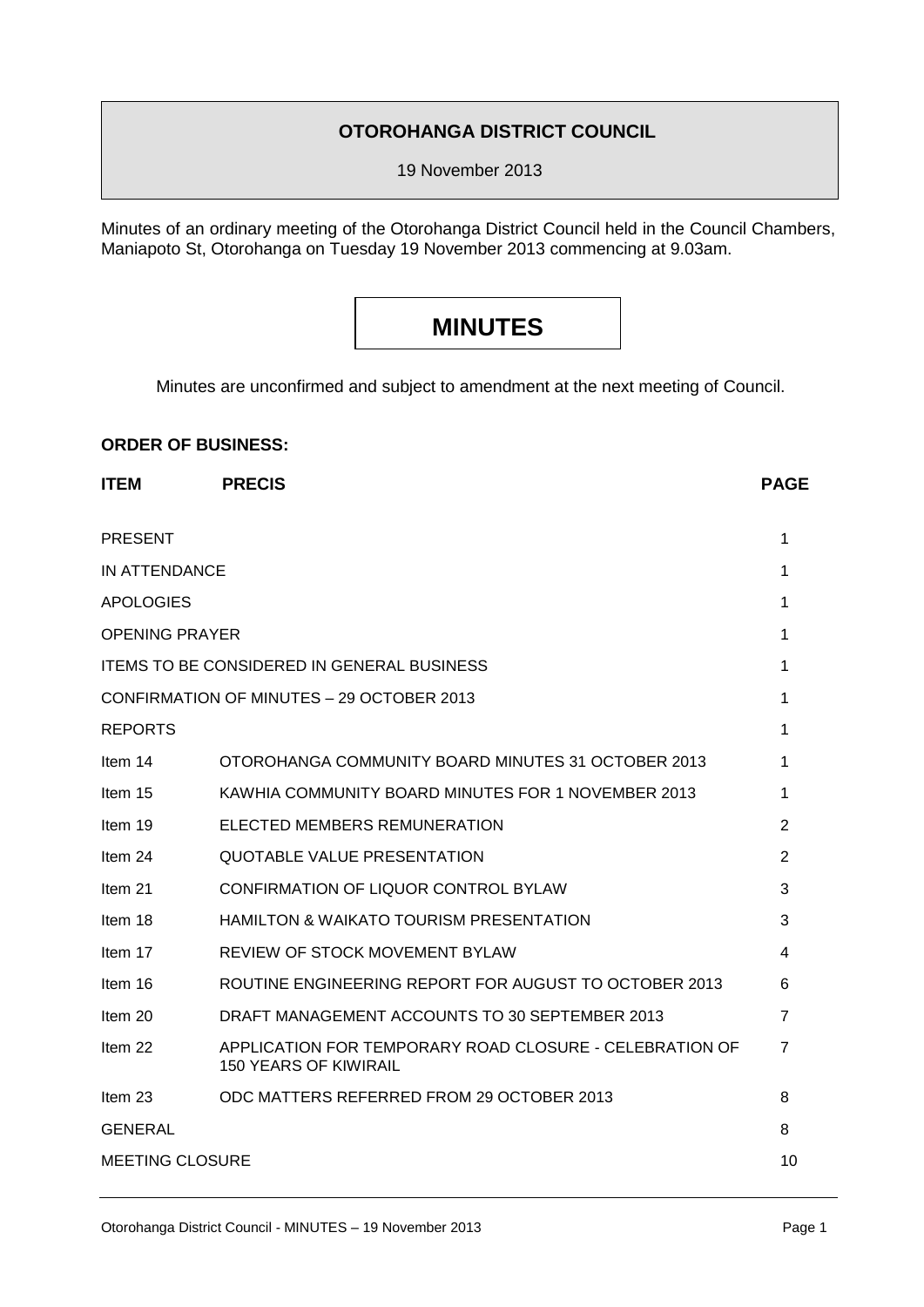#### **PRESENT**

Mr MM Baxter (Mayor), Crs RA Klos, RM Johnson, KC Phillips (attended 9.30am), DM Pilkington, RJ Prescott, PD Tindle and AJ Williams.

#### **IN ATTENDANCE**

Messrs DC Clibbery (Chief Executive & Engineering Manager), GD Bunn (Finance & Administration Manager), AR Loe (Environmental Services Manager), CA Tutty (Governance Supervisor) and Ms D Levy (Customer Services Officer).

#### **OPENING PRAYER**

Cr Johnson read the Opening Prayer.

#### **APOLOGY**

An apology was received from Cr K Phillips for lateness.

His Worship declared the meeting open and welcomed those present.

#### **CONFIRMATION OF MINUTES – 29 OCTOBER 2013**

**Resolved** that the minutes of the meeting of the Otorohanga District Council held on 29 October 2013, as previously circulated, be approved as a true and correct record of that meeting.

#### **Cr Pilkington/ Cr Tindle**

#### **REPORTS**

#### **Item 14 OTOROHANGA COMMUNITY BOARD MINUTES - 31 OCTOBER 2013**

#### **Resolved**

That the minutes of the meeting of the Otorohanga Community Board held on 31 October 2013 be received.

#### **Cr Prescott / Cr Tindle**

#### **Item 15 KAWHIA COMMUNITY BOARD MINUTES - 1 NOVEMBER 2013**

#### **Discussion**

#### **MATTERS ARISING**

#### **LYCH GATE**

Cr Pilkington reported she has been unable to find any reference in the Kawhia Community Board minutes to confirm the amount (if any) agreed to pay towards the renovation of this gate. It was agreed that the Governance Supervisor investigate the matter further.

#### **Resolved**

That the minutes of the meeting of the Kawhia Community Board held on 1 November 2013 be received.

#### **Cr Pilkington/ His Worship**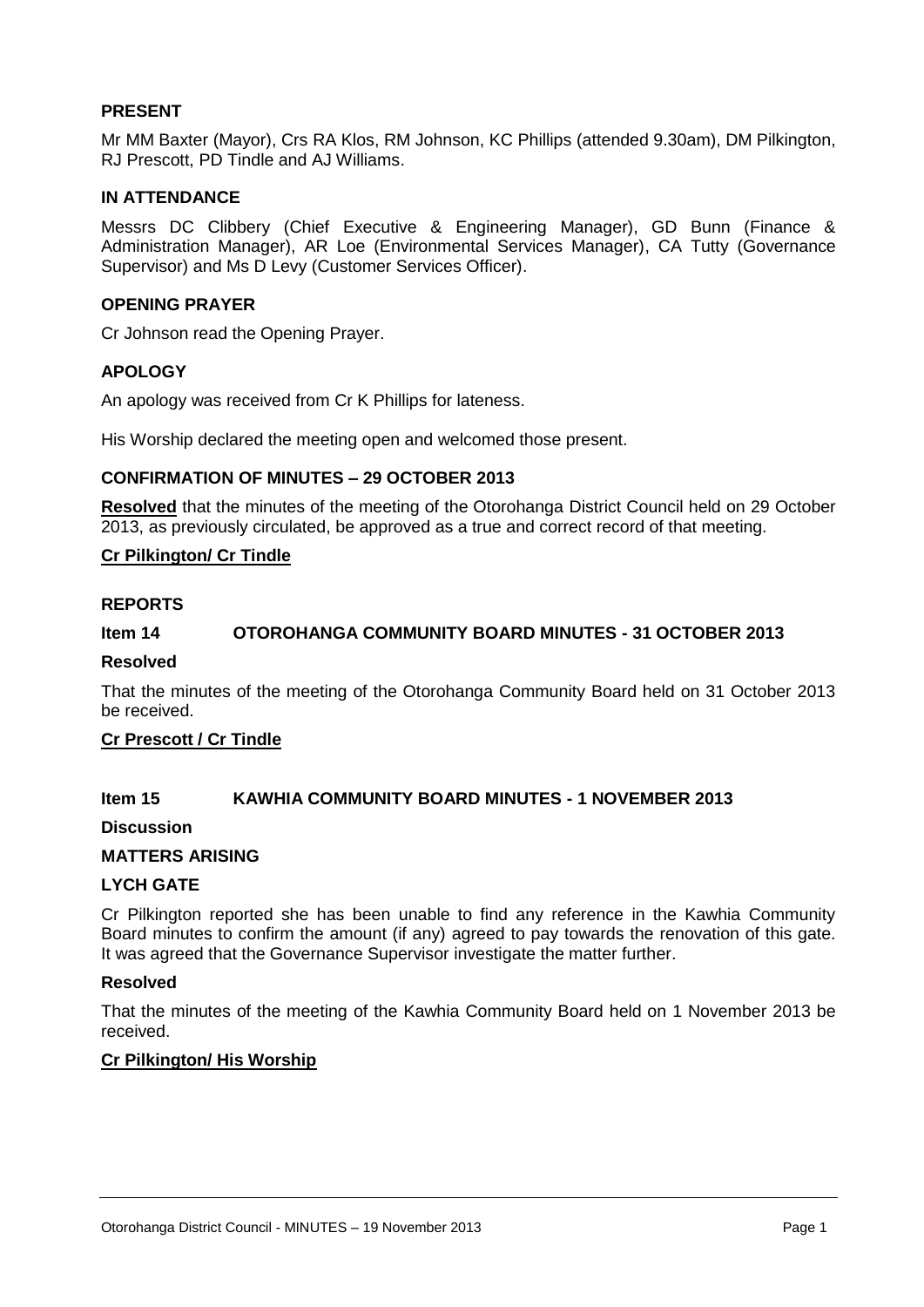#### **Item 19 ELECTED MEMBERS REMUNERATION**

#### **Discussion**

The Finance & Administration Manager presented a report on elected members remuneration for the 2013/14 year as determined by the Remuneration Authority.

The Finance & Administration Manager summarised the Councillors Allowances and Reimbursements Policy and referred Members to Clause 4.1, Mayors Vehicle, and suggested that the wording 'for private purposes' be added to the sentence under this heading.

The Finance & Administration Manager referred Members to the matter of mileage for 'Council business' and advised that, subject to the interpretation and exemptions listed in the report, Councillors are entitled to a mileage allowance when using their own vehicle for 'Council business'. He said there is a threshold of 30km of distance travelled for any one event, with only distanceS in excess of the threshold qualifying for payment. A maximum of 5,000km can be claimed by any one elected member in any one year at a mileage allowance which is equal to the approved IRD rate (currently 77c/km). He said travel in excess of 5,000km will be reimbursed at 37c/km.

#### **Resolved**

That the Finance & Administration Manager's report be received.

#### **Cr Prescott / Cr Pilkington**

#### **Item 24 QUOTABLE VALUE PRESENTATION**

#### **Discussion**

Messrs Richard Allen (Regional Manager) and Ben Radich (Rating Team Leader) attended the meeting. Mr Allen made a presentation to Councillors on the Otorohanga 2013 revaluation. He outlined the re-valuation process being,

- 1. Rating valuations are assessed in accordance with the legislation and its associated rules – which are the Rating Valuations Act 1998, Rating Valuations Regulations 1998 and the Rating Valuations Rules 2008 (version: October 2010)
- 2. A detailed market analysis is undertaken across all categories of property (QV has all NZ sales information)
- 3. QV utilises advanced valuation and mapping technology when undertaking a re-valuation.
- 4. Majority of sales inspected by valuers
- 5. Computerised statistical tests for accuracy
- 6. Inspections roadside inspection by valuers to check and adjust valuations.

Mr Allen reported that, while the rating values are based on market sales, they are a 'snapshot' of the market at a single point in time. He said, as real estate tends to fluctuate over time, a rating valuation cannot be expected to represent the market value for an extended period. Mr Allen confirmed that rating values do not include chattels.

Mr Allen informed Members that the Otorohanga District is now worth \$3.5B with a 4.3 percent decrease in capital value and a 6 percent decrease in land value.

Mr Allen further advised that the valuations are as at 1 August 2013 and that notices were posted to owners from 28 October 2013. He said the last day for objections is 5 December 2013, however, to date 26 objections have been lodged.

Mr Allen thanked Council for the opportunity to make his presentation and to answer queries on the Otorohanga re-valuation 2013.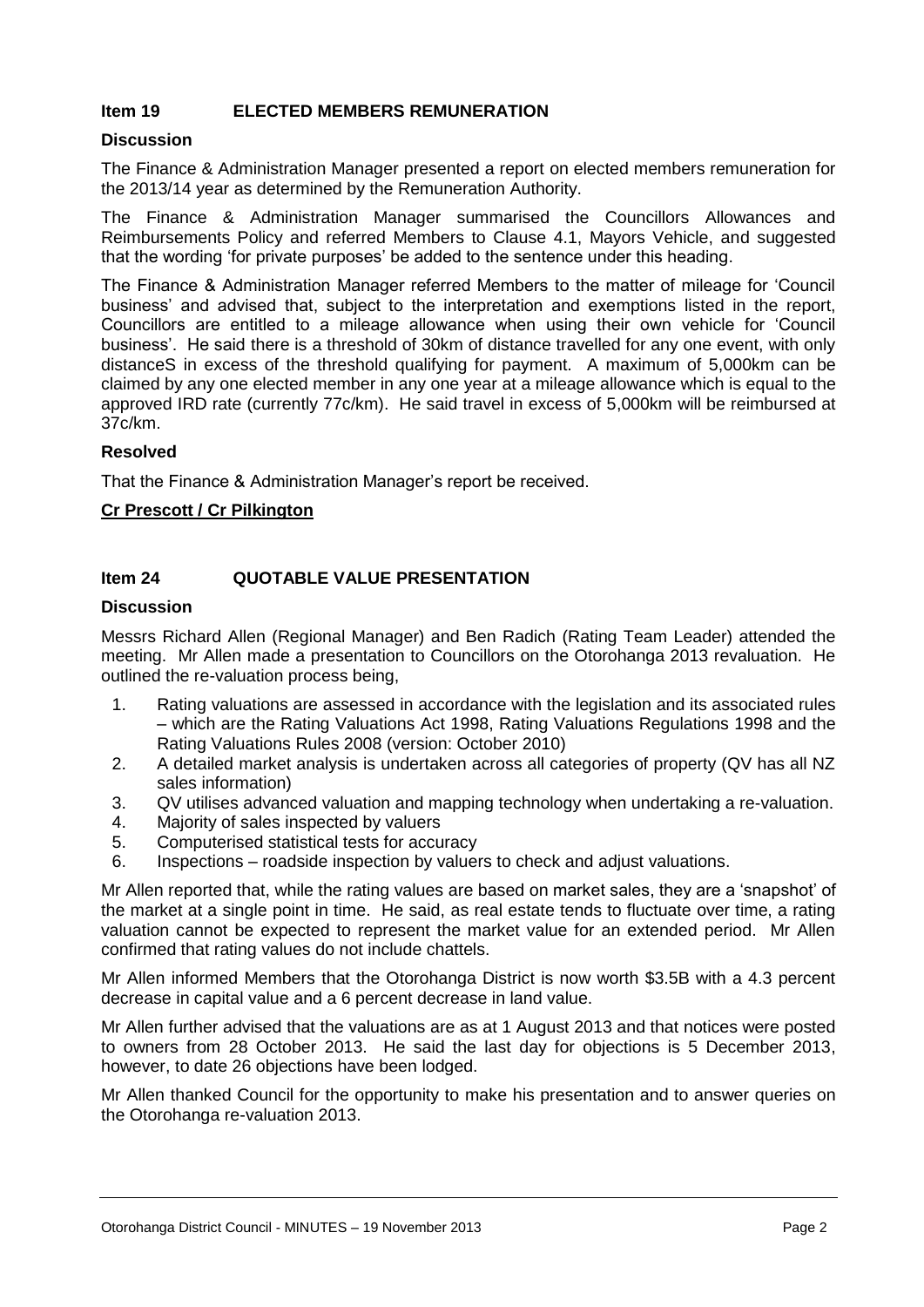#### **Item 21 CONFIRMATION OF LIQUOR CONTROL BYLAW**

#### **Discussion**

The Environmental Services Manager presented a report informing Members that a further proposal to amend Council's Liquor Control Bylaw 2007 was notified for public submissions on 11 October 2013 with the period for submissions closing on 11 November 2013. He said eight submissions have been received, including one submission that opposes the proposal.

The Environmental Services Manager reported that a late submission had been received from H & L Whiu which is in support of the amendment. Mr I Besley, who opposes the amendment, expressed the opinion that any change to the current Liquor Ban will not be of any assistance in situations like that which occurred earlier in the year involving the local Kawhia Police Constable. He also felt that the public submission process used to amend the Liquor Control Bylaw was corrupt.

Cr Pilkington advised Members that the amendment was proposed to be in place for the forthcoming Christmas period. She said this amendment is 'no magic bullet' but will be a tool available to help the local Police and Community to ensure that the Community is a safer place. Cr Pilkington expressed her belief that the amended period is when most of the anti-social behavior could occur. She thanked Council for their patience in this matter. His Worship agreed and said that the issue has raised Community awareness of the situation.

The Environmental Services Manager reported that it is planned for the Liquor Ban signs with the new dates to be erected shortly and that the usual information flyers will be distributed to liquor outlets.

Cr Klos queried whether a review of the amended Bylaw will be undertaken after this summer. Cr Pilkington replied that this will happen as part of a 'debrief'. The Environmental Services Manager advised that the Bylaw is now in place and that Council has no legal requirement to revisit it until 2023. He said however, should a need be identified to review the Bylaw, then this could happen. Cr Phillips suggested that an evaluation of the amended Bylaw be carried out rather than a review. Cr Pilkington requested that a report be included in the next Kawhia Community Board agenda updating Board Members on this matter.

#### **Resolved**

That the Confirmation of Liquor Control Bylaw 2007 report be received.

#### **Cr Phillips / Cr Pilkington**

#### **Resolved**

That the currently proposed amendment to the Liquor Control Bylaw 2007, as detailed in the Statement of Proposal, be confirmed.

#### **Cr Pilkington / Cr Phillips**

#### **Item 18 HAMILTON & WAIKATO TOURISM PRESENTATION**

#### **Discussion**

Ms Kiri Goulter, Chief Executive, and Mrs Liz Cowan, Otorohanga representative, attended the meeting. Ms Goulter gave a presentation to Council on the background and current activities of Hamilton & Waikato Tourism Ltd (H&WT). Ms Goulter informed Members that the H&WT is funded by the seven Councils within the District, under a three year agreement. She said a total of \$810,000 is funded from the Council's, with \$320,000 from the private sector.

Ms Goulter referred to Mrs Cowan and said she is Otorohanga's representative and as part of the group, offers support and monitors performance.

Ms Goulter reported that the role of the organisation is to –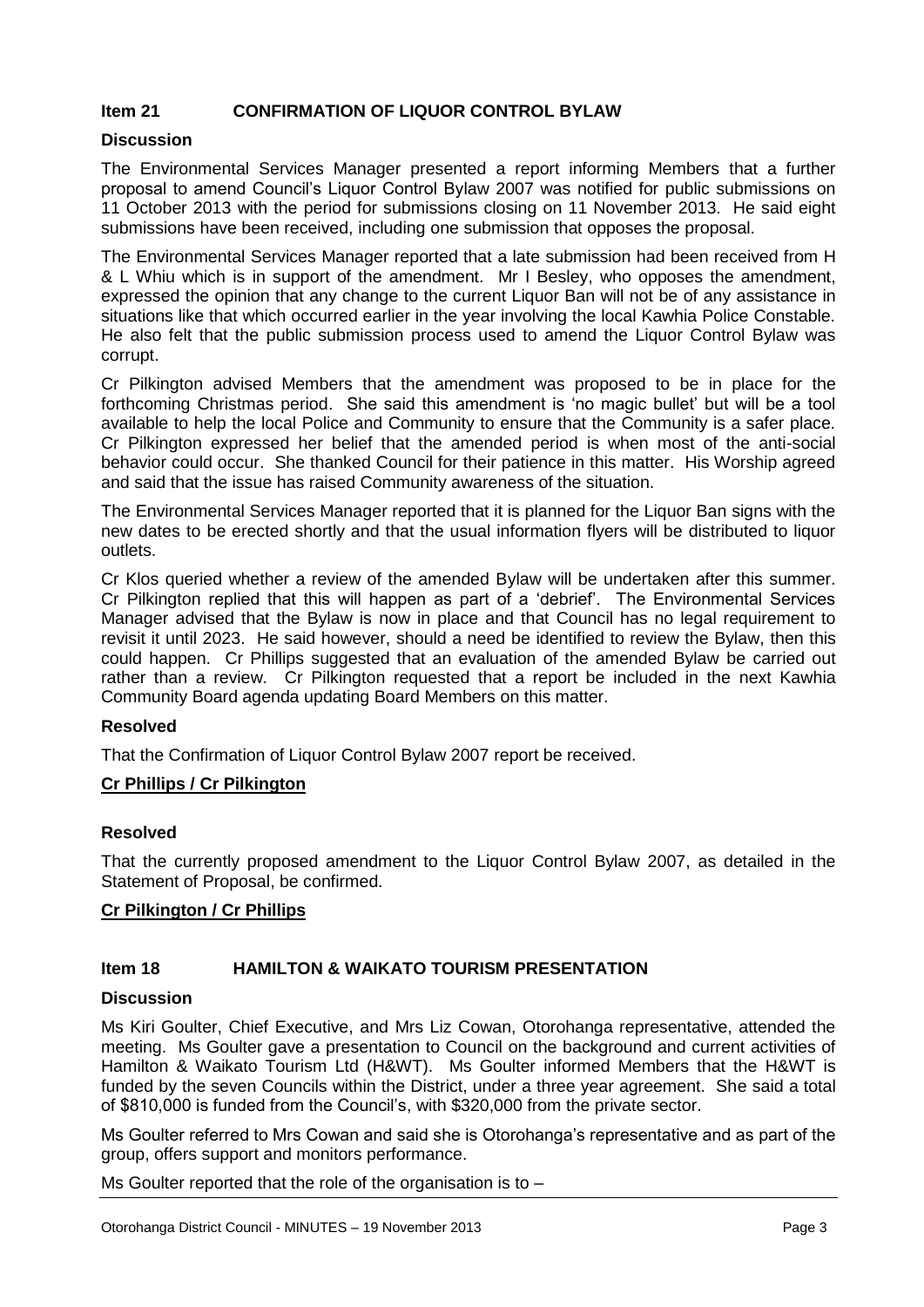- 1. promote the region to international, domestic and business events visitors.
- 2. support Tourism NZ by facilitating and coordinating their activities on the ground.

Ms Goulter advised that the following activities are carried out by her organisation –

- 1. Work in partnership with Central North Island RTD's to encourage long haul international markets to explore the Central North Island.
- 2. Undertake domestic campaigns in key markets in partnership with the tourism industry.
- 3. Provide promotional opportunities and platforms for tourism businesses.
- 4. Encourage industry collaboration, networking and development.
- 5. Provide a voice for the region.
- 6. Support the development of tourism products/experiences.

Ms Goulter informed Members that there are 27 regional tourism organisation across the country with tourism providing \$23.9B to NZ's economy.

Ms Goulter advised that her organisation's success is measured by -

- 1. Growth in the market and what the region has to offer
- 2. Growth in market share of delegated days (convention activity)
- 3. Growth in visitor expenditure
- 4. Industry investment and growth in online activity.

Ms Goulter confirmed that the lack of appropriate accommodation does act as a restraint in promoting the region.

Ms Goulter concluded by outlining the benefits her organisation provides to the Otorohanga District Council in that it enables a partnership between her organisation and local government. The visitor sector is promoted through shared services, to achieve beneficial results for the region.

Ms Goulter extended her thanks to Council for its partnership and support.

His Worship thanked Ms Goulter for her comprehensive presentation.

#### **Resolved**

That the Hamilton & Waikato Tourism presentation be received.

#### **Cr Pilkington / Cr Johnson**

#### **Item 17 REVIEW OF STOCK MOVEMENT BYLAW**

#### **Discussion**

The Engineering Manager presented a report informing Members that Council is required to review its existing Stock Movement Bylaw 2006. He said his report reviews the performance of the existing Bylaw and recommends that the Bylaw is replaced by a new Bylaw the 'Otorohanga District Stock Movement Bylaw 2014', which is largely the same as the 2006 Bylaw, but with two principle amendments.

The Engineering Manager advised that the two principle amendments to be considered are –

- A Increased penalties for non-compliance
- B A requirement for immediate installation of underpasses for new stock crossing activities where the extent of interference with road traffic is above a specified level.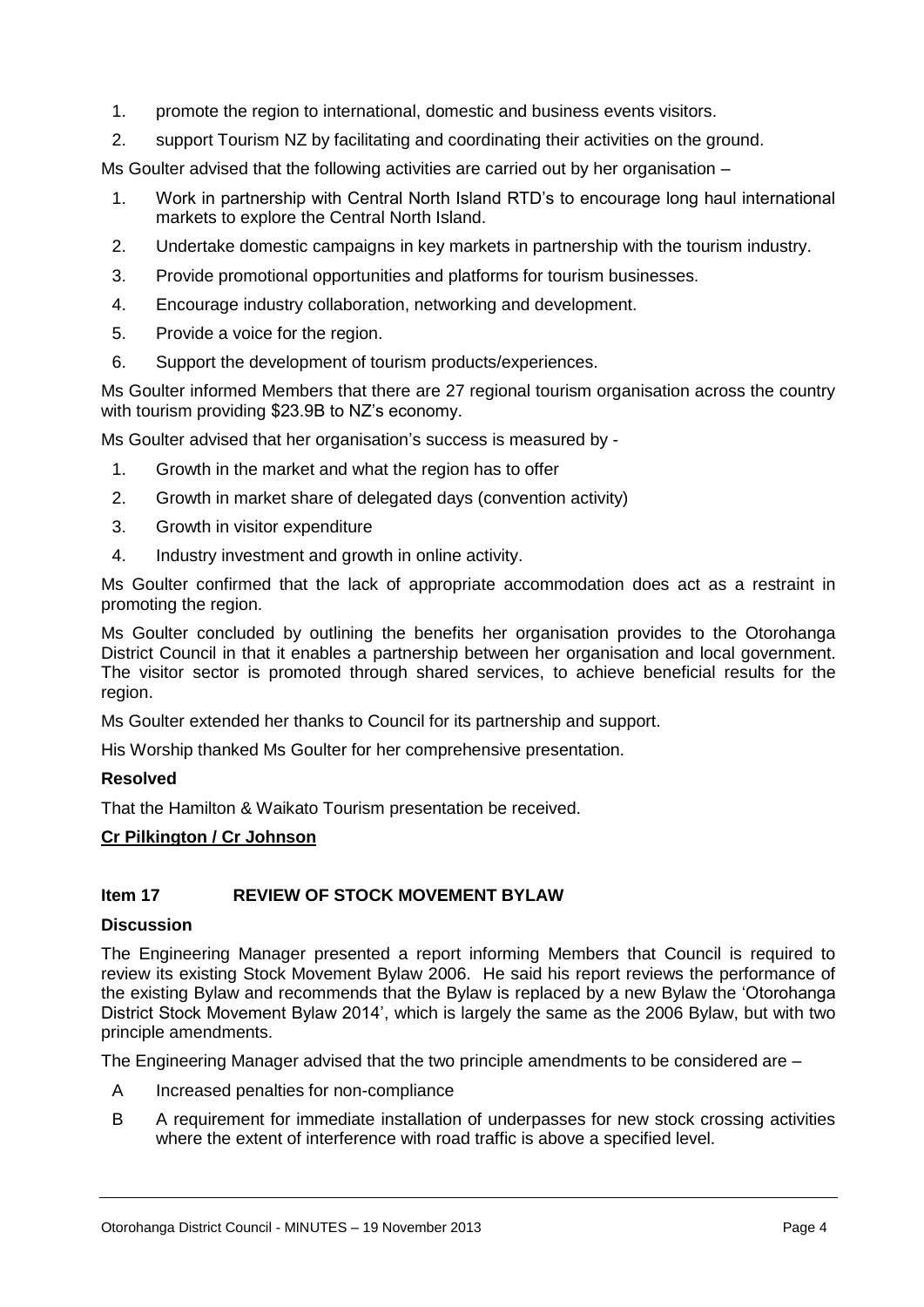Cr Pilkington referred to the suggestion that 'every person committing a breach of the Bylaw shall be liable on conviction to a fine not exceeding \$3000…'. She suggested that this sum be increased to at least \$5000. Cr Johnson requested that Council ensure its liability is removed should someone drive into stock on the road. Cr Phillips advised that stock being driven down a road is a different issue to that of the provision of an underpass. He also suggested, in considering the matter of a fine, whether this should perhaps be considered on the number of crossings rather than the number of days. The Engineering Manager felt that should this be based on the number of crossings, it would be very difficult for Council staff to monitor. He suggested that the proposal be kept simple and should a particular crossing be identified as causing a problem then staff will monitor it. The Engineering Manager said that Council would require evidence should this be based on the number of crossings. Cr Klos suggested that the word 'safety' be used when considering a penalty under the Bylaw. Cr Phillips said there is a need for Council to quantify the level of hazard. Cr Klos felt that there is a hazard occurring right from day one and that any stock movement on roads is dangerous. She felt that control of the activity should be 'cost neutral' to Council. Cr Pilkington queried the situation in regards to state highways. She was advised that this would come under NZTA rulings. The Engineering Manager advised that he would expect a total ban on stock crossing state highways. Cr Phillips raised another issue with people installing races along Road Reserves. He said these also become a hazard.

Cr Pilkington said that, in the first instance, Council would need to receive a complaint concerning stock crossing a certain road. Cr Tindle expressed the opinion that only after discussion and letters written to the offending farmer, that consideration be given to introducing a fine. It was agreed that should the offence go through to legal proceedings, then a Judge will be required to use a substantial amount of discretion when imposing a fine.

#### **CRS KLOS & WILLIAMS**

Crs Klos & Williams left the meeting at 11.35am to attend training for Newly Elected Members in Hamilton.

Cr Phillips felt that consideration also needs to be given to the number of cars travelling on a certain road. He queried whether staff were confident with the figures and suggested that a car counting machine be installed at various crossings. Cr Johnson suggested that not only the number of crossings need to be considered, but also the number of cows involved. Cr Pilkington stressed the need for Council's advertisement to be more specific around penalties.

#### **Resolved**

**That** 

- 1. The report be received.
- 2. Public consultation, in accordance with the Special Consultative Process of the Local Government Act 2002, be conducted in respect of a proposal (further described in the Statement of Proposal with appropriate amendments) that a new Bylaw – the 'Stock Movement Bylaw 2014' – be made to replace the Stock Movement Bylaw 2006, with the new Bylaw having substantially the same content as the previous Bylaw, with two principal amendments, these being:
	- a. Increased penalties for non-compliance as per option b of this report, with the \$3000 figure replaced with \$10,000; and
	- b. A requirement for immediate installation of underpasses for new stock crossing activities where the extent of interference with road traffic is above a specified level as outlined in the draft Bylaw previously presented to Council.

#### **Cr Prescott / Cr Johnson**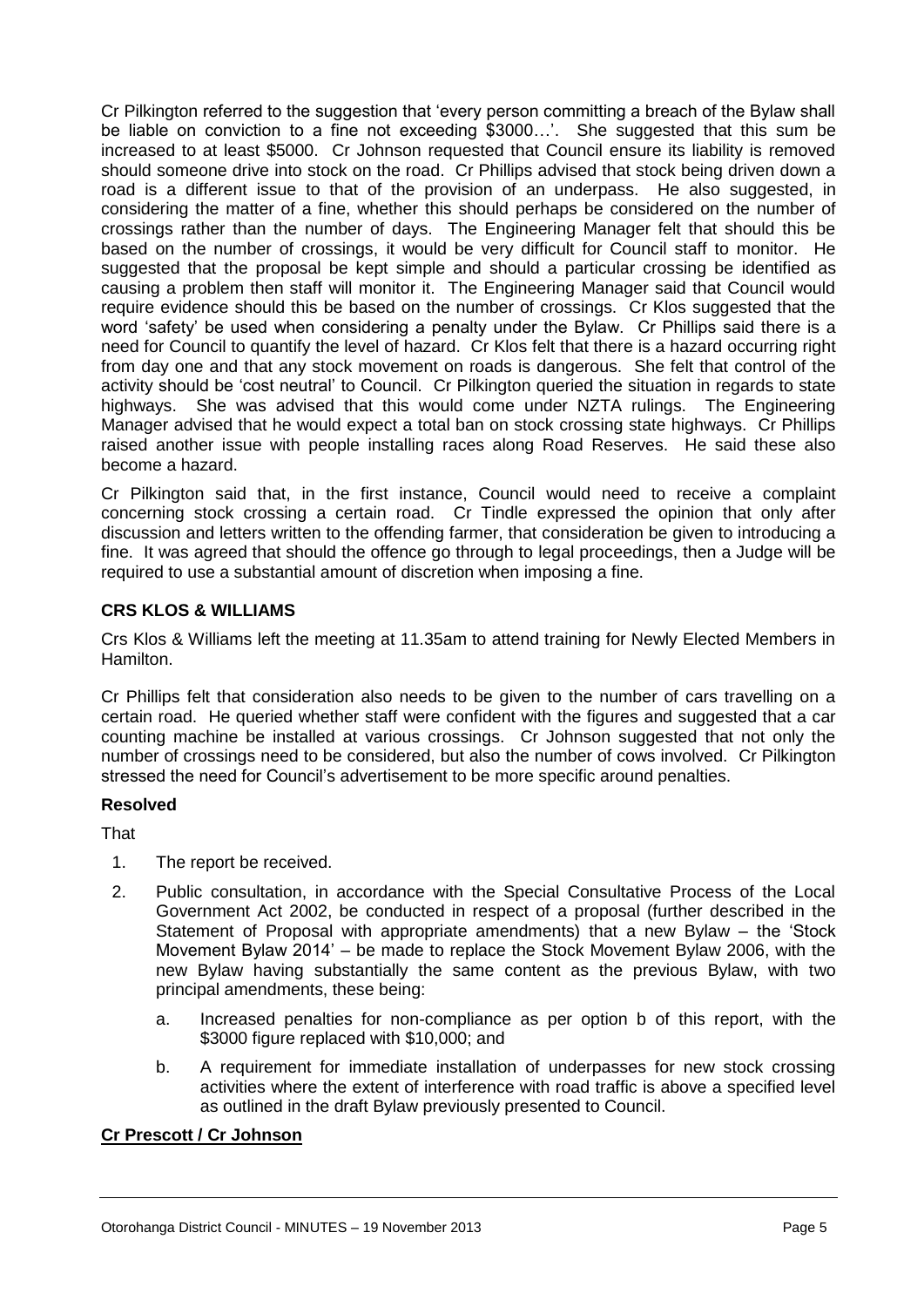#### **STOCK DROVING**

Cr Phillips referred to the issue of stock droving and queried whether Council is going to install the same penalties. The Engineering Manager replied that any decision on the rate of penalty would come down to that imposed by the Judge. The Environmental Services Manager reported that the quality of the evidence provided would also need to be taken into account. Cr Johnson queried, should Council be faced with a complaint, how would it deal with it. His Worship replied that, in adopting the amended Bylaw, this will provide Council with a 'tool' to use in obtaining compliance. Cr Phillips felt that it is necessary for Council to work with Federated Farmers (FF) to ensure the correct message gets out there. The Engineering Manager replied that representatives of FF have already agreed in principle to introducing a penalty.

Cr Phillips abstained from voting on the motion.

#### **Item 16 ROUTINE ENGINEERING REPORT FOR AUGUST TO OCTOBER 2013**

#### **Discussion**

Council's Road Maintenance Engineer, Mr L Pulman and Services Manager, Mr R Brady, attended the meeting. The Roading Maintenance Engineer presented that part of the report relating to road maintenance issues.

Cr Pilkington said she would like to acknowledge staff input in relation to roadside mowing and the spraying of Tutsan.

Cr Pilkington referred to the matter of road signage at the Ngutunui School. She said since the re-seal the 'School' signs have disappeared. The Road Maintenance Engineer replied that the signs were replaced but have disappeared again. Cr Pilkington was advised that the pavement will be marked with 'school'.

Cr Pilkington asked for clarification on the matter of bulk metalling. She said Members were advised that this Account was underspent due to the weather and that a 'catchup' will be undertaken this financial year as this work is under a three year cycle. She queried whether last years work has been caught up. The Road Maintenance Engineer replied that 'yes, work has now commenced on this years programme'. Cr Pilkington requested a copy of Council's bulk metalling schedule.

His Worship reported on the state of the footpath in Maniapoto Street outside the Otorohanga Club. The Road Maintenance Engineer replied that this is due to trucks unloading goods into the Otorohanga Club.

Cr Phillips referred to the narrowness of a section of Rangiatea Road known as Hurley's Straight, where there is a steep drop off. He said he has received a number of complaints regarding this. The Road Maintenance Engineer replied that recently the vegetation has been scraped off however, consideration is being given to building up the shoulder of the carriageway.

Council's Services Manager confirmed to Cr Pilkington that all reasonable checks have been made to the Kawhia water supply to ensure this is running correctly prior to the Christmas influx. The Services Manager then continued with the presentation of the Engineering report relating to services activities.

#### **LUNCHEON ADJOURNMENT**

Council adjourned for luncheon at 12.37pm and resumed at 1.06pm.

#### **OTOROHANGA & WAIPA WATER SUPPLIES**

Members were advised that all new Resource Consents to take water from the Waipa River will be limited to 85 percent of the approved take when the river level comes below a certain point.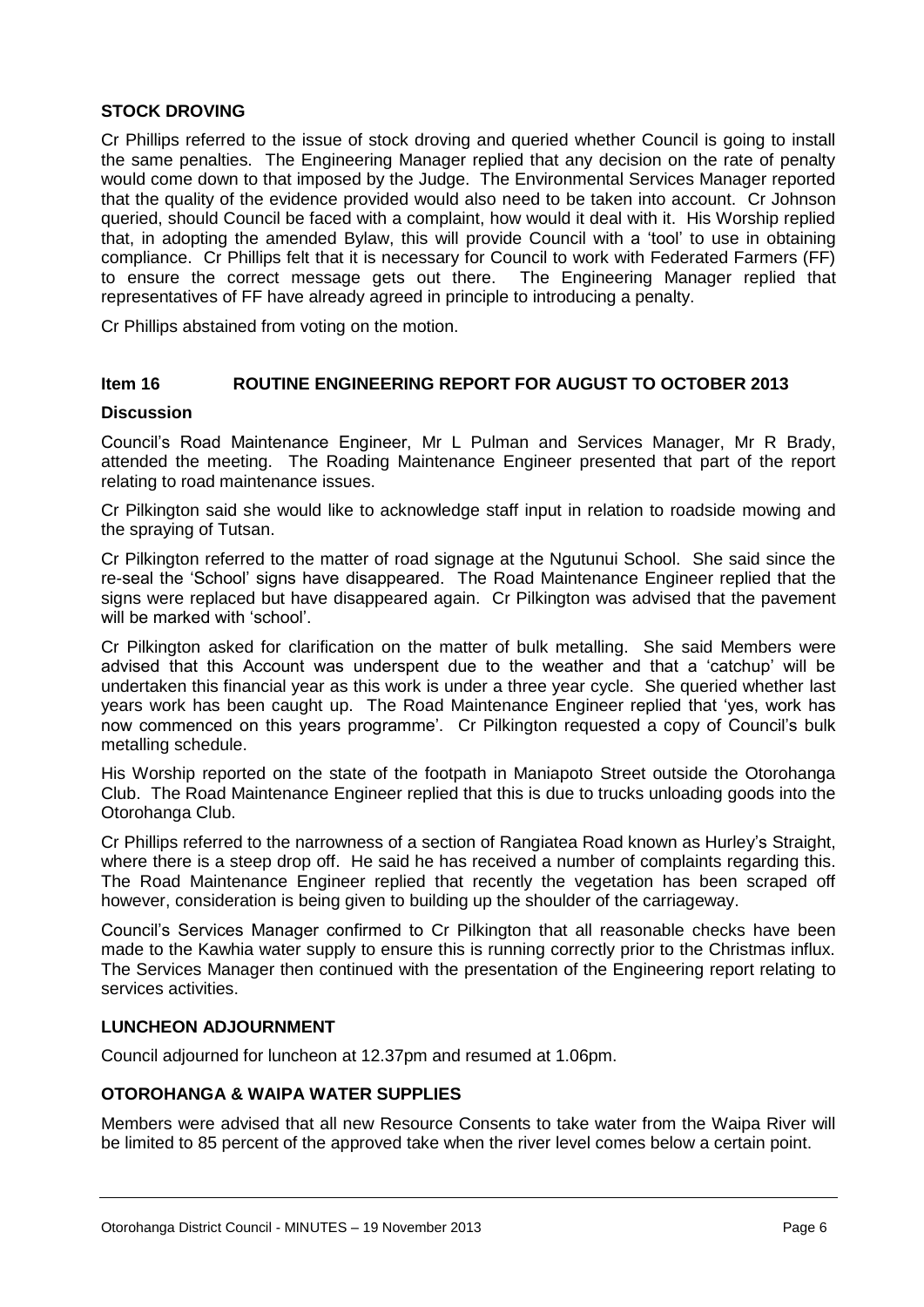Cr Prescott queried when an annual inspection of the flood pumps, etc will be undertaken. Cr Johnson referred to the induction tours where new Councillors are given the opportunity to look at the various Council activities. Cr Tindle felt that not only from the induction tour but ongoing inspections provide a continued learning experience. The Engineering Manager referred to the usual triennial road programmes tour and suggested that a similar tour could be undertaken to enable Councillors to look at the various examples of work being undertaken. It was agreed that the Services Manager arrange a tour for Councillors and Otorohanga Community Board Members of the Communities facilities.

#### **PARKS & RESERVES**

Cr Prescott reported that a Contractor, Community Board representative Mr Dave Williams and himself have been in the Bob Horsfall Reserve where the mountain bike track has been shaped and formed. He said it is just a matter of contouring the track and it will be ready for use. Cr Prescott paid tribute to Mr Williams for his work in creating this track.

#### **RECYCLING CENTRE**

Members were informed that the Maihiihi Recycling Centre is almost up and running and should be in operation within the next two weeks.

#### **Resolved**

That the Engineering Manager's routine report for the period August to October 2013 be received.

#### **Cr Johnson / Cr Pilkington**

#### **Item 20 DRAFT MANAGEMENT ACCOUNTS TO 30 SEPTEMBER 2013**

#### **Discussion**

The District Accountant attended the meeting and presented the draft Management Accounts to 30 September 2013. He informed Members that Council has installed a new accounting programme which has enabled him to produce these accounts in a new updated format.

The District Accountant advised that rates and insurance is now split out separately in the individual accounts and paid at the commencement of the new financial year. He said currently Council is looking at reducing its debt by \$1M.

It was agreed that Council's Community Facilities Officer look into the matter of the opening hours of the cold pool at the Memorial Pool Complex in Otorohanga.

#### **Resolved**

That the draft Management Accounts to 30 September 2013 be received.

#### **Cr Johnson / Cr Phillips**

#### **Item 22 APPLICATION FOR TEMPORARY ROAD CLOSURE – CELEBRATION OF 150 YEARS OF KIWIRAIL**

#### **Discussion**

The Engineering Manager summarised the Engineering Support Officer's report on an application received from the Otorohanga Community Board for road closures within the Otorohanga township for the purpose of holding a celebration of 150 years of KiwiRail and associated events.

#### **Resolved**

That approval be granted for the following road closure and associated events to be held in a section of Wahanui Crescent near and around the Railway Station: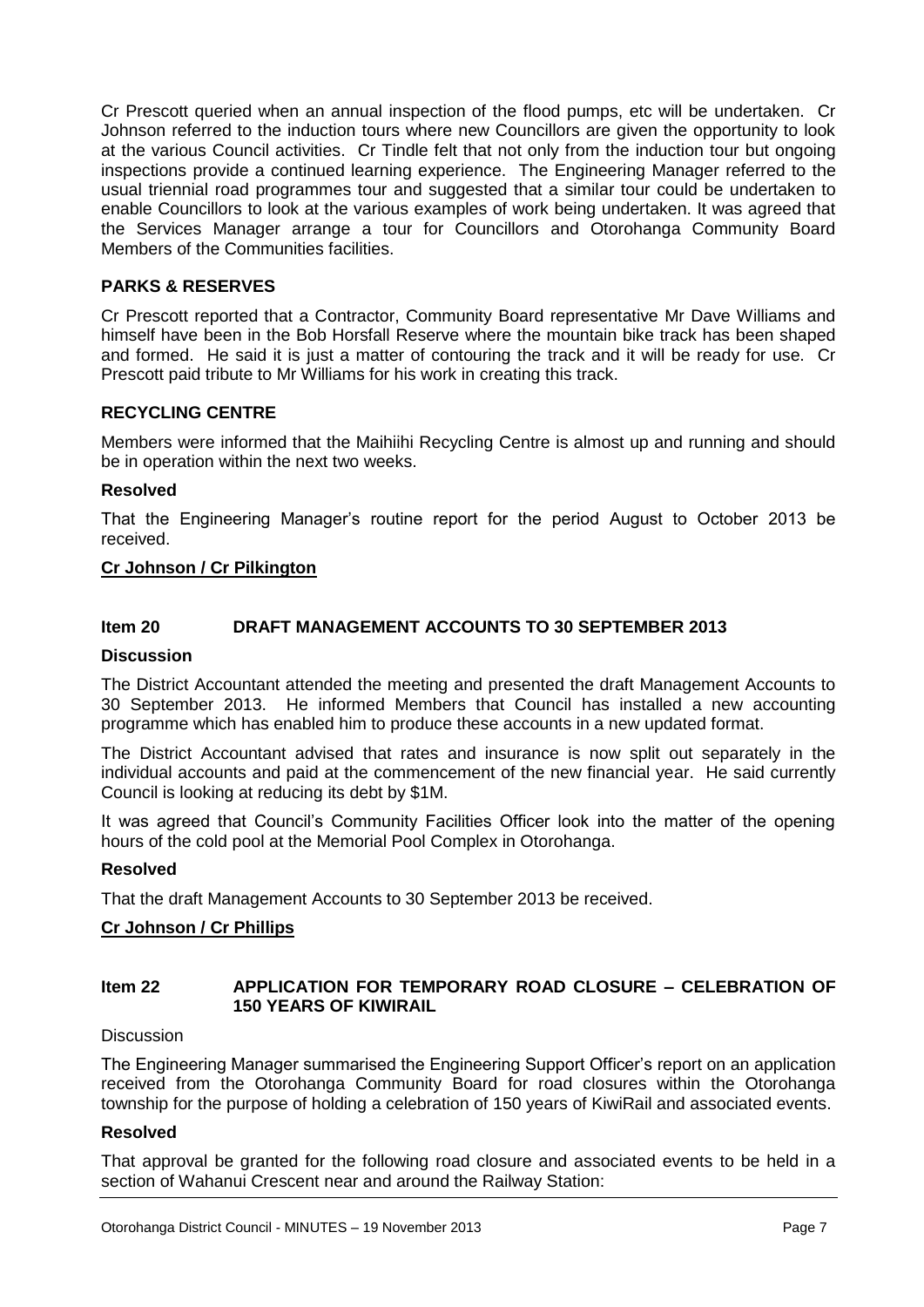| Purpose:            | Celebration of 150 years of KiwiRail                                                                          |
|---------------------|---------------------------------------------------------------------------------------------------------------|
| Date:               | Sunday, 1 December 2013                                                                                       |
| Details of Closure: | <b>WAHANUI CRESCENT</b> – from its intersection with Cowley Lane to its<br>intersection with Whittington Lane |
|                     | <b>BELL LANE</b> – entire length                                                                              |
| Desired of Olympics | $0.002 \pm 1.00 \pm 1$                                                                                        |

Period of Closure: 9.00am to 4.00pm

Detour: **By way of Whittington Lane and Cowley Lane** 

With the following conditions imposed:

- 1. No objections are received from the NZ Police Department, or New Zealand Transport Authority.
- 2. During the proposed period of road closures, emergency services will be allowed through in the event of an emergency.
- 3. The Community Board is to pay for all advertising costs in appropriate newspapers. Public notice advertisements are to be published in the Waitomo News.
- 4. The Community Board is to notify the local information centre, bus and taxi operators, and affected businesses and residents of the closures.
- 5. Any damage to the road surface or roadside furniture shall be made good to the satisfaction of the Otorohanga District Council Roading Manager, at the cost of the applicant.
- 6. All litter is to be removed from the road reserve prior to re-opening the road.

#### **Cr Prescott / Cr Tindle**

#### **Item 23 ODC MATTERS REFERRED FROM 29 OCTOBER 2013**

#### **Discussion**

The Governance Supervisor took Members through Matters Referred.

#### **PART RANGIATEA ROAD**

The Engineering Manager reported that Council's Contractor, Inframax, have agreed, at their costs, to repair the breakup of seal on part of Rangiatea Road.

#### **ROAD MARKER PEGS**

The Engineering Manager informed Members that marker pegs are not an absolute requirement but they are part of the road standard we try to meet.

#### **POPULATION HEALTH**

The Governance Supervisor confirmed that an invitation has been extended to Population Health to make a presentation to Council at its meeting to be held in either January or February 2014.

It was agreed that all items under matters referred be deleted.

#### **GENERAL**

#### **PROPOSED COMMUNITY/SPORTS CENTRE**

Cr Johnson reported on his recent attendance at a meeting regarding a proposed Community/Sports Centre in Otorohanga. He said this was a good meeting and that there were representatives from a fundraising group present which suggested that Central Government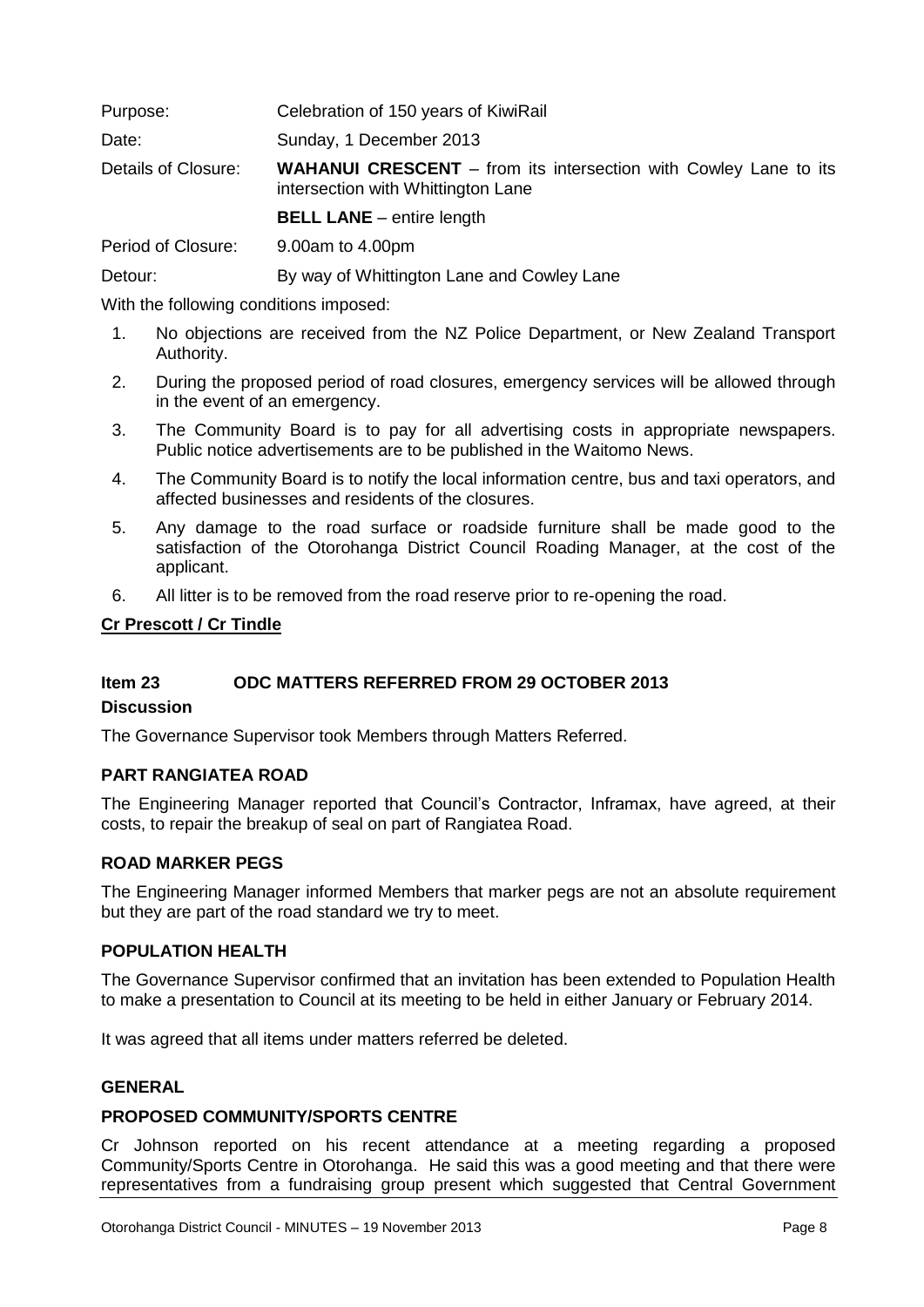could fund such a proposal up to two thirds of the cost. He said the remaining one third would come from the Community.

#### **WAITANGI TRIBUNAL HEARING**

Cr Prescott reported he attended a recent Waitangi Tribunal Hearing held in Otorohanga where consideration was given to pockets of land within the Otorohanga District being -

- Tuhoro Street
- Huiputea Drive
- Water Treatment land.

Cr Prescott said he will be sent copies of their decisions in due course.

His Worship reported he attended the Hearing on Thursday 7 November for the afternoon.

#### **CELEBRATION OF 150 YEARS OF KIWIRAIL**

Cr Prescott confirmed he is one of a group involved in the holding of a celebration of 150 years of KiwiRail and associated events to be held in Otorohanga on Sunday 1 December 2013.

#### **WAIPAPA RESERVE**

The Chief Executive reported that Council Contractor, Mr Peter Cotter, is working through the process to explore the option of selling the Waipapa Reserve.

#### **OTOROHANGA DISTRICT DEVELOPMENT BOARD**

Cr Phillips extended congratulations to the Otorohanga District Development Board regarding a TV programme promoting Otorohanga. He said this has received very positive feedback for Otorohanga.

#### **ZONE 2 MEETING**

Cr Phillips reported on his attendance, along with His Worship, at a Zone 2 meeting held on 8 November in Opotiki. He said this was an opportunity to introduce new Mayors and Councillors to those present. Cr Phillips also referred to a presentation by Tuhoe Maori regarding land taken from them. He said the Chief Executive of Local Government spoke regarding roading standardisation.

#### **TENDERS**

Cr Phillips raised the issue of processing Council tenders and questioned whether Council always accepts the lowest tender. He referred in particular to a situation regarding the supply of concrete from outside the District to carryout an extension to the basketball court at the Reg Brett Reserve. The Chief Executive replied that cost is always a significant factor in such decisions and whilst using local suppliers is also desirable, it is sometimes difficult to balance the two factors. He said price was a determining factor in this situation. The Chief Executive advised that, for this type of work (simple jobs), Council usually attempts to engage local Contractors.

#### **HARBOUR ROAD**

Cr Pilkington reported that a couch has been dumped along Harbour Road. The Chief Executive advised that Council's Kawhia employee will collect this item.

#### **COUNCIL MEETING – 17 DECEMBER 2013**

Cr Pilkington queried whether consideration has been given to changing the commencement time of Council's meeting to be held on 17 December 2013. It was agreed that this matter be considered further. Members will be advised as soon as the time is decided.